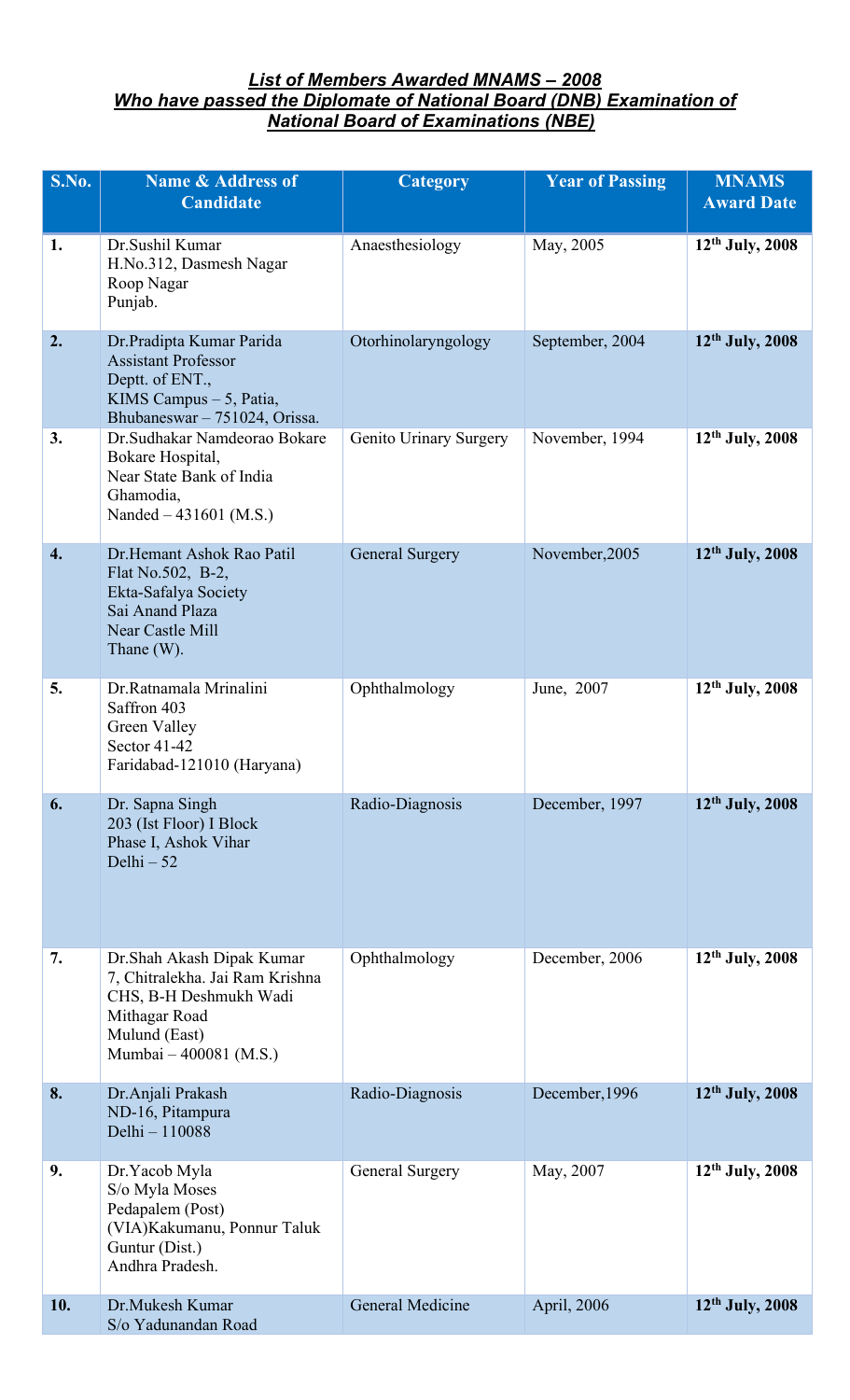|     | Road No.3<br>Friend's Colony<br>P.O. - Ashiana Nagar<br>Patna $-800025$                                                                         |                               |                 |                      |
|-----|-------------------------------------------------------------------------------------------------------------------------------------------------|-------------------------------|-----------------|----------------------|
| 11. | Dr.Hidayathullah P.K.M.<br>Love Dale, Kovoor Road<br>Merikunnu P.O.<br>Kozhikode – 673012 (Kerala)                                              | Paediatrics                   | October, 2001   | $12th$ July, 2008    |
| 12. | Dr. Sudeep Koshy Kurien<br>'Kuriens', Quilandy Post<br>Calicut, Kerala - 673305                                                                 | General Medicine              | September, 2006 | 12th July, 2008      |
| 13. | Dr.Chopda Sunita Sureshchand<br>Flat No.B-7 and 8<br>Swapnashilp Apartment<br>Sanskal Nagar Daund<br>Pune $-413801$                             | Obstetrics &<br>Gynaecology   | April, 2006     | 12th July, 2008      |
| 14. | Dr.Rajiv Sharan<br>$P-19/6$<br><b>River View Colony</b><br>Telco, Jamshedpur<br>Jharkhand-831004                                                | Paediatrics                   | March, 2003     | $12th$ July, 2008    |
| 15. | Dr.Jayakumar, E.K.<br>'Kousthubham,<br><b>West Manassery</b><br>P.O. Manassery<br>Calicut – $673602$ (Kerala)                                   | General Medicine              | March, 2007     | $12^{th}$ July, 2008 |
| 16. | Dr.Arunkumar M.V.<br>M.V.House<br>Parassinikadavu (P.O.)<br>Kannur (Dist.) -670563.<br>Kerala                                                   | General Medicine              | April, 2006     | 12th July, 2008      |
| 17. | Dr. Vidyadhara S.<br>7, Ist Main Road<br>Navasakthi Nagar<br>Pondicherry - 605009                                                               | Orthopaedic Surgery           | May, 2004       | $12th$ July, 2008    |
| 18. | Dr.Sumesh Kaistha<br>House No.567<br>Sector-17, HBC<br>Gurgaon-122001                                                                           | <b>General Surgery</b>        | May, 2007       | 12th July, 2008      |
| 19. | Dr.Usha S.Kadaramandalgi<br>2240/21/A<br>Church Road, IIIrd Cross<br>K.R.Extension<br>Channapatna, Bangalore-Rural<br>Dist., Karnataka - 571501 | Obstetrics and<br>Gynaecology | October, 2005   | $12^{th}$ July, 2008 |
| 20. | Dr. Vinod Kumar<br>R.No.14, ORDH<br>M.A.M.C.<br>New Delhi - 110002                                                                              | Ophthalmology                 | June, 2007      | 12th July, 2008      |
| 21. | Dr. Kumar Prashant<br>Kailash Hospital Ltd.<br>Opp. to Behror Midway<br>$NH-8$ (Delhi – Jaipur)<br>Behror, Alwar<br>Rajasthan $-301701$ .       | Anaesthesiology               | September, 2006 | $12th$ July, 2008    |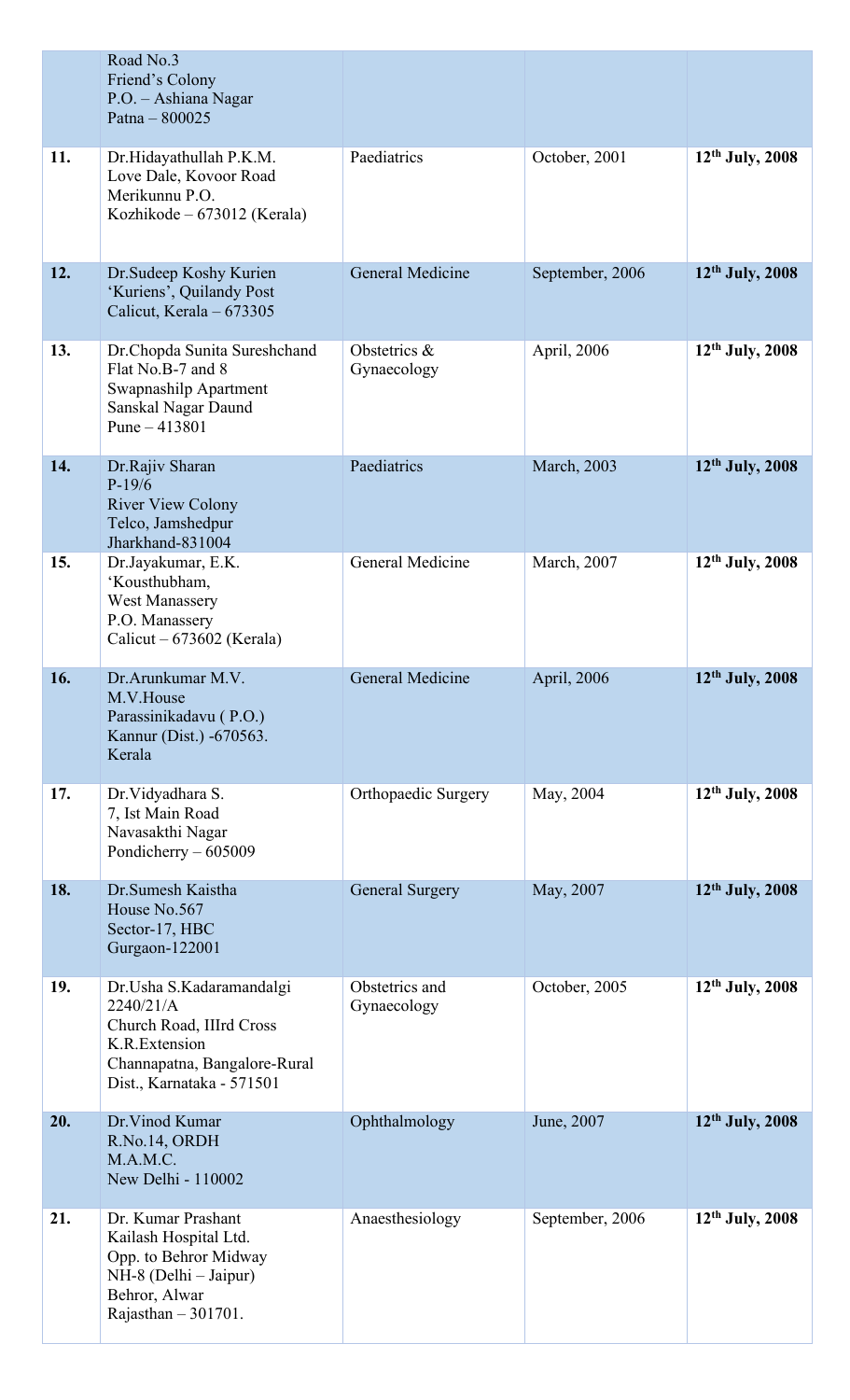| 22. | Dr. Nand Kishore Arvind<br><b>Consultant Urologist</b><br>BMHRC,<br>Raisen By Pass Road<br>Bhopal - 462038                         | Genito Urinary Surgery<br>(Urology) | March, 2003     | 12th July, 2008      |
|-----|------------------------------------------------------------------------------------------------------------------------------------|-------------------------------------|-----------------|----------------------|
| 23. | Dr. Sophia Philip<br>Padiparambil House<br>Anjilithanam (P.O.)<br>Kaviyoor, Tiruvalla<br>Pathanamthitla (Dist.)<br>Kerala - 689582 | <b>Respiratory Diseases</b>         | April, 2007     | $12^{th}$ July, 2008 |
| 24. | Dr. Sandeep Govil<br>D-238, St. No.10<br>Laxmi Nagar<br>Delhi - 110092                                                             | Psychiatry                          | August, 2006    | 12th July, 2008      |
| 25. | Dr.Rajiv Singhal<br>C-5/112, Keshav Puram<br>Delhi - 110035.                                                                       | General Medicine                    | May, 2005       | $12^{th}$ July, 2008 |
| 26. | Dr.Kapoor Vipul Rajesh<br>B/22, Om Towers<br>Camp Road<br>Shahibaug<br>Ahmedabad - 380004                                          | General Medicine                    | May, 2002       | 12th July, 2008      |
| 27. | Dr.Dharwadkar Sachin Sanjiv<br>8, Meghalaya<br>N.P. Thakkar Road<br>Vile Parle $(E)$<br>Mumbai - 400057                            | Ophthalmology                       | December, 2006  | $12th$ July, 2008    |
| 28. | Dr. Meenakshi Chaswal<br>30-B, Pocket-F<br>G.T.B. Encalve<br><b>MIG Flats</b><br>Delhi - 110093                                    | Physiology                          | November, 2005  | 12th July, 2008      |
| 29. | Dr.Nitin Agarwal<br>Prakash Traders<br><b>Station Road</b><br>Dhampur (U.P.)-246761                                                | Orthopaedic Surgery                 | April, 2006     | $12^{th}$ July, 2008 |
| 30. | Dr. Vinay Kumar Pandey<br>9266, B-9, Vasant Apartment<br>LIG Flats, Vasant Kunj<br>New Delhi-110070.                               | Orthopaedics                        | September, 2007 | 12th July, 2008      |
| 31. | Dr.Rajeev S.<br>No.1190, I "A" Main Road<br>Vijayanagar<br>Bangalore - 560040                                                      | Anaesthesiology                     | May, 2007       | $12th$ July, 2008    |
| 32. | Dr. Vishal Bansal<br>C/o Bansal Textiles<br>8-G Kamla Nagar<br>Delhi - 110007                                                      | Physiology                          | November, 2000  | 12th July, 2008      |
| 33. | Dr.Seema Singh<br>C-449, $2nd$ Floor<br>Yojana Vihar                                                                               | General Surgery                     | May, 2004       | $12^{th}$ July, 2008 |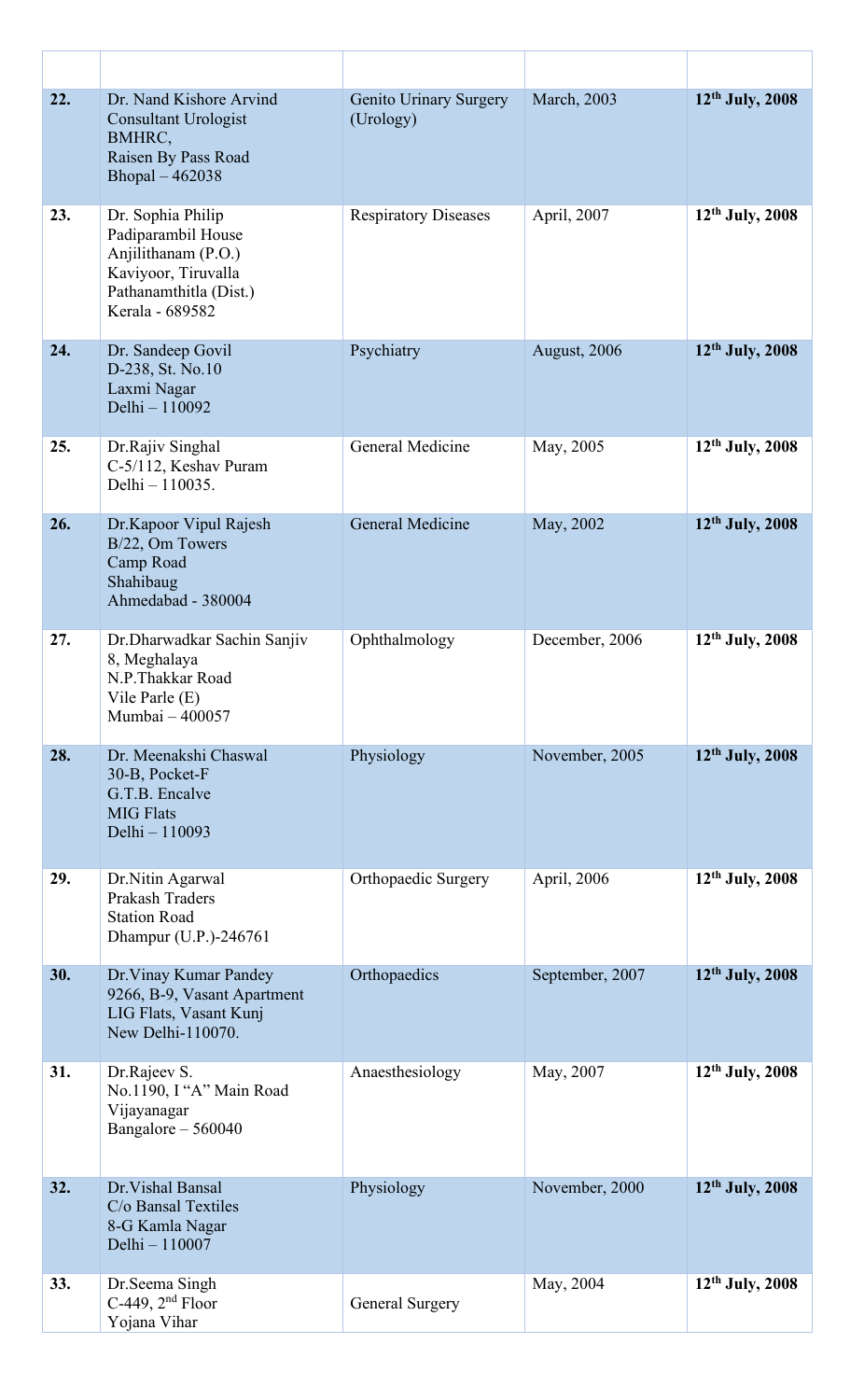|     | Delhi - 92                                                                                                                                                                                                                                                  |                        |                 |                             |
|-----|-------------------------------------------------------------------------------------------------------------------------------------------------------------------------------------------------------------------------------------------------------------|------------------------|-----------------|-----------------------------|
| 34. | Dr.Joffy V.Jose<br>Vadasseril<br>Punkunnam<br>Thrissur<br>Kerala - 680002                                                                                                                                                                                   | Orthopaedics           | June, 2007      | $12th$ July, 2008           |
| 35. | Dr.Pankaj Vijaykumar Harkut<br>C/o Dr. Vijaykumar Harkut<br>Harkut Clinic<br>Young Star Chowk<br>Chandur Bazaar<br>Dist - Amravati<br>Maharashtra - 444704.                                                                                                 | General Medicine       | May, 2004       | $12th$ July, 2008           |
| 36. | Dr. Dalal Sanketkumar Harish<br>Kumar<br>12/A, Akhilesh Society<br>Near Monapark<br>Jivaraj Park<br>Ahmedabad - 380051                                                                                                                                      | Anaesthesiology        | September, 2007 | $12th$ July, 2008           |
| 37. | Dr.Rajeev Sharma<br>60 Crittenden BLVD<br>Apt. #138<br>Rochester<br>New York -14620, U.S.A.                                                                                                                                                                 | General Surgery        | September, 2006 | $12th$ July, 2008           |
| 38. | Dr. Acharya Naveenchandra<br>Ravindra<br><b>Chief Urologist</b><br>RG<br>Stone<br>Urology<br>$\&$<br><b>CVC</b><br>Hospital,<br>Laparoscopy<br>Centre<br>Plot No.217-218 PDA Colony<br>Panaji Mapusa Highway Alto<br>Porvorim, Pilerne Bardez<br>Goa-403521 | <b>General Surgery</b> | March, 2003     | 12th July, 2008             |
| 39. | Dr.Pankaj Chopra<br>83, Madhuban<br>7 Sethji Ki Bari<br>Nr. Electricity Office<br>Udaipur, Rajasthan.                                                                                                                                                       | Orthopaedic Surgery    | April, 2002     | 12 <sup>th</sup> July, 2008 |
| 40. | Dr.Komal Prasad C<br>S/o Sri Chandrachari T.<br>Pushpanjali, MIG 1090<br>Bogadi 2 <sup>nd</sup> Stage (South)<br>Mysore - 570026, (Karnataka)                                                                                                               | <b>General Surgery</b> | April, 2002     | 12th July, 2008             |
| 41. | Dr.Prashanth I.<br>No.87, "Karthik", Balaji Layout<br>II Cross, Vidyapuutha Main<br>Road, B.S.K.-III Stage<br>Bangalore $-560085$ .                                                                                                                         | Orthopaedics           | September, 2007 | $12th$ July, 2008           |
| 42. | Dr.Kapil Baliga D.<br>'Kalyan' 52,<br>V Cross Satyanagar<br>Puducherry $-605013$                                                                                                                                                                            | <b>General Surgery</b> | October, 2007   | 12th July, 2008             |
| 43. | Dr.B.N.Mahaveera Prasad<br>58/5 Manekshaw Marg<br>Delhi Cantt. - 110010                                                                                                                                                                                     | General Medicine       | June, 1994      | 12 <sup>th</sup> July, 2008 |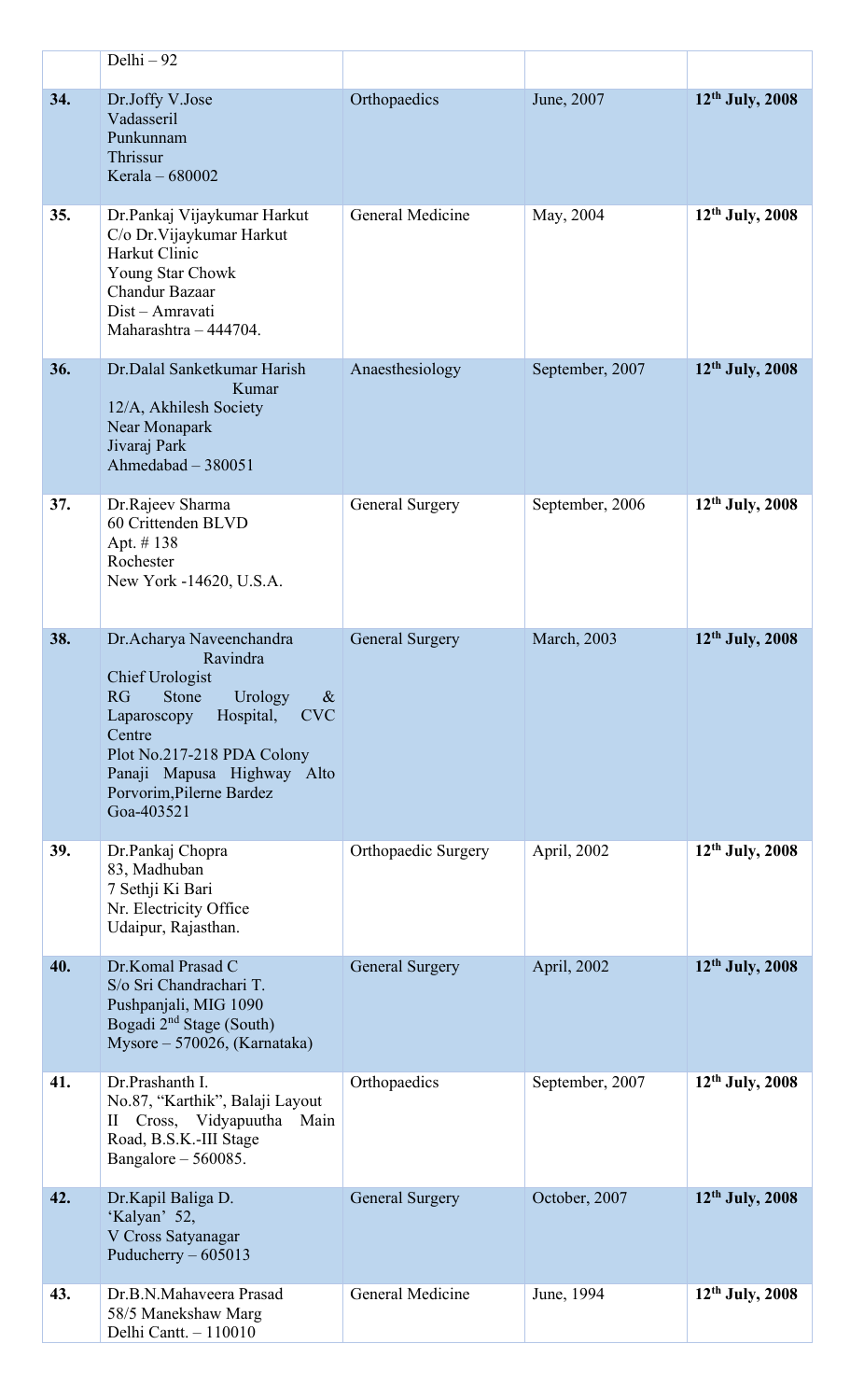| 44. | Prafullakumar Paediatrics<br>Dr.Sameer<br>Sadawarte<br>Saraswati Nagar<br>Behind B.Ed. College<br>Buldana - 443001 (M.S.)                    |                                 | May, 2005       | 12th July, 2008      |
|-----|----------------------------------------------------------------------------------------------------------------------------------------------|---------------------------------|-----------------|----------------------|
| 45. | Dr. Ushast Dhir<br>3-A, Ramnagar Colony<br>Civil Lines<br>Agra $-282002$                                                                     | General Surgery                 | November, 2007  | 12th July, 2008      |
| 46. | Dr.S.Adikrishnan<br>6 <sup>th</sup> Block 3 D Ceebros Park<br>2A Radhakrishnan Salai<br>Valasaravakkam<br>Chennai - 600087.                  | Dermatology $\&$<br>Venereology | September, 2005 | $12^{th}$ July, 2008 |
| 47. | Dr.Shilpee Jaiprakash Tiwari<br>630A/50<br>Opp.<br>Sanjeevan<br>Hospital<br>Ramnagar,<br>Adhartal,<br>Jabalpur.<br>(M.P.)                    | Obstetrics &<br>Gynaecology     | May, 2006       | $12th$ July, 2008    |
| 48. | Dr.Nayar Vipul Ravi<br>K-31, Kirti Nagar<br>New Delhi - 110015.                                                                              | Ophthalmology                   | December, 2006  | $12th$ July, 2008    |
| 49. | Dr.Anita Bansal<br>254/6A Railway Officer Colony<br>Panchkuian Road<br>New Delhi - 110001                                                    | Obstetrics &<br>Gynaecology     | November, 2000  | $12th$ July, 2008    |
| 50. | Dr. Kiran Sharma<br>RZ-39, Khushi Ram Park<br>Om Vihar, Uttam Nagar<br>Delhi.                                                                | Anaesthesiology                 | May, 2004       | $12^{th}$ July, 2008 |
| 51. | Dr. Patel Ketankumar Amrutlal<br>301/D-Harivilla Appt.,<br>Opp. Kargil Patrol Pump<br>5-G High Way, Ghatlodia<br>Ahmedabad-380061. (Gujarat) | Anaesthesiology                 | September, 2007 | $12th$ July, 2008    |
| 52. | Dr.Suresh N.<br>116/144A First Street<br>Nethaji Nagar<br>Tondiarpet<br>Chennai - 81                                                         | Paediatrics                     | November, 2007  | $12th$ July, 2008    |
| 53. | Dr.Ganesh R.<br>No.3-A, Raju Street<br>West Mambalam<br>Chennai - 600033                                                                     | Paediatrics                     | May, 2007       | $12th$ July, 2008    |
| 54. | Dr.Shaji A.K.<br>'Akshaya' Mayyil (P.O.)<br>Kannur (Dt.)<br>Kerala - 670602.                                                                 | <b>General Surgery</b>          | October, 2007   | $12th$ July, 2008    |
| 55. | Dr.Bal Mukund Maloo<br>S/o Sh. Radhy Shyam Maloo<br>Sadar Bazzar,                                                                            | Orthopaedics                    | June, 2007      | $12th$ July, 2008    |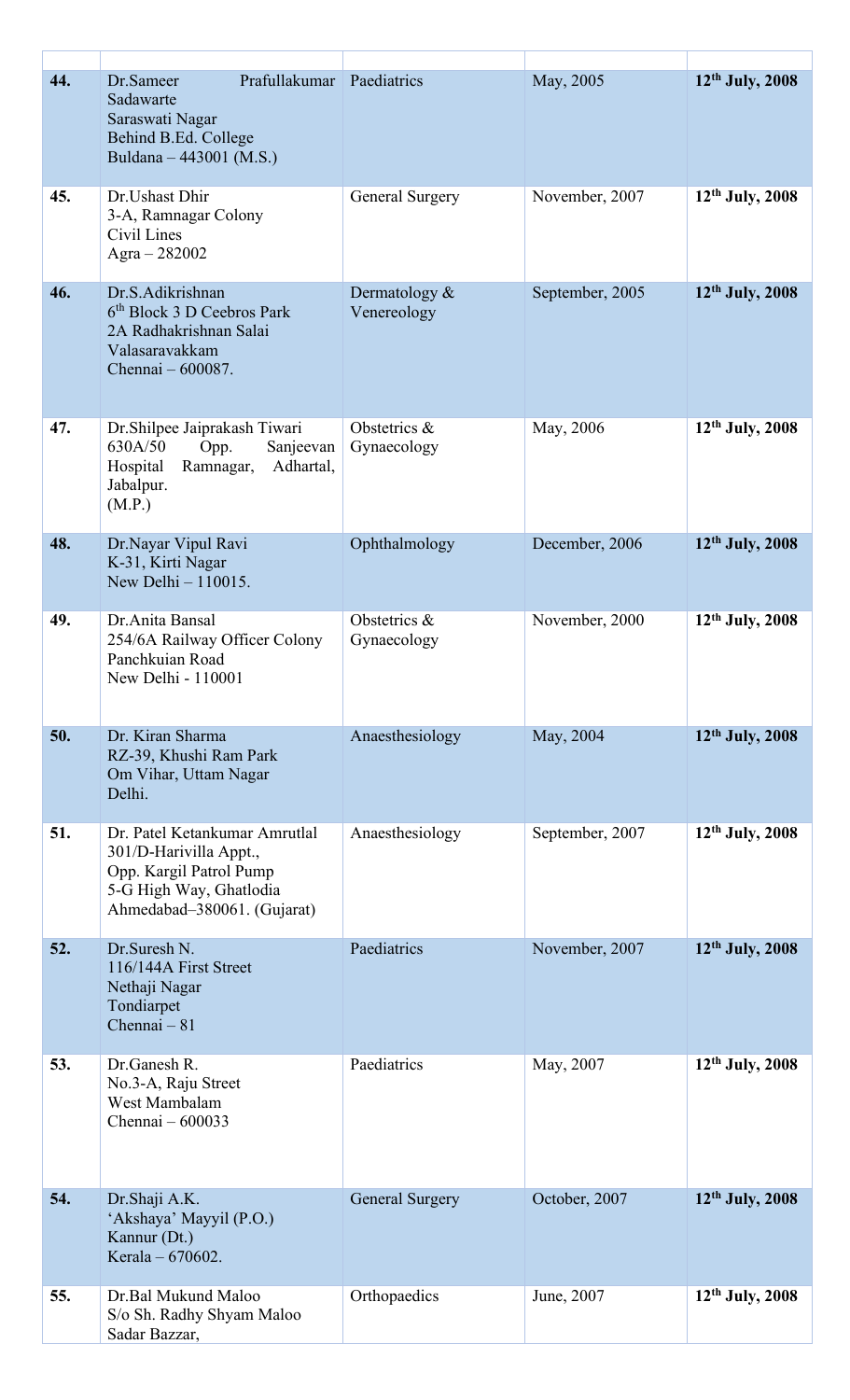|     | Post-Kachhola<br>Dist. - Bhilwara<br>$(Rajasthan) - 311605.$                                                                 |                               |                 |                             |
|-----|------------------------------------------------------------------------------------------------------------------------------|-------------------------------|-----------------|-----------------------------|
| 56. | Dr.Dnyanesh Nivrutti Morkar<br>452/B Teggin Galli<br>Vadgoan, Belgaum<br>Karnataka.-590005                                   | General Medicine              | April, 2007     | 12th July, 2008             |
| 57. | Dr. Mayank Agrawal<br>S/o Dr.A.K.Agrawal<br>Retiya Bazar Raya<br>Distt. Mathura U.P.-281204                                  | Orthopaedics                  | June, 2007      | $12th$ July, 2008           |
| 58. | Dr. Sarang Shyam Chobe<br>Chobe<br>Maternity<br>&Nursing<br>Home<br>Opp. Chetna Nagar<br>Aurangabad<br>Maharashra-431005.    | Obstetrics and<br>Gynaecology | September, 2006 | 12th July, 2008             |
| 59. | Dr.R.Rajesh<br>173 A Rani illam Ambedkar<br>Nagar, Vallioor<br>Tamil Nadu - 627117                                           | Forensic Medicine             | October, 2005   | 12th July, 2008             |
| 60. | Dr.Anu Thukral<br>House No.530<br>Sector 15<br>Faridabad-121007                                                              | Paediatrics                   | November, 2007  | 12th July, 2008             |
| 61. | Dr. Vivek Kumar<br>F-440, First Floor<br>New Rajinder Nagar<br>New Delhi - 110060                                            | <b>Plastic Surgery</b>        | September, 2005 | $12th$ July, 2008           |
| 62. | Dr.Reemanshu Goel<br>H.No.17202, Ward No.5<br><b>Aggarwal Colony</b><br><b>Bhatty Road</b><br>Bathinda, Panjab-151001        | Radio-Diagnosis               | August, 2002    | $12th$ July, 2008           |
| 63. | Dr. Kuntal Pandit<br>316/1, Station Road West<br>New Barrackpore<br>P.O.: New Barrackpore<br>Kolkata – 700131 (West Bengal). | General Surgery               | September, 2007 | 12 <sup>th</sup> July, 2008 |
| 64. | Dr. Sudalai Muthu R.<br>GI, Grace Apartments<br>19, North High Ground Road<br>Palayamakottai<br>Tirunelveli $-627002$ (T.N.) | Forensic Medicine             | April, 2006     | 12th July, 2008             |
| 65. | Dr.Mayank Jain<br>D-1, Pratap Nagar<br>Agra $-282010$ (U.P.)                                                                 | General Surgery               | September, 2007 | 12 <sup>th</sup> July, 2008 |
| 66. | Dr.Bangale Shruti Madhukarrao<br>'Bhagai'Urwashi-Beauty Parlour<br>Visawa – Nagar<br>Nanded-431602 (M.S.)                    | Obstetrics and<br>Gynaecology | September, 2007 | 12 <sup>th</sup> July, 2008 |
| 67. | Dr.Rashmi Saraf<br>$N-1/A-1/61$ ,                                                                                            | Radio-diagnosis               | April, 2006     | 12th July, 2008             |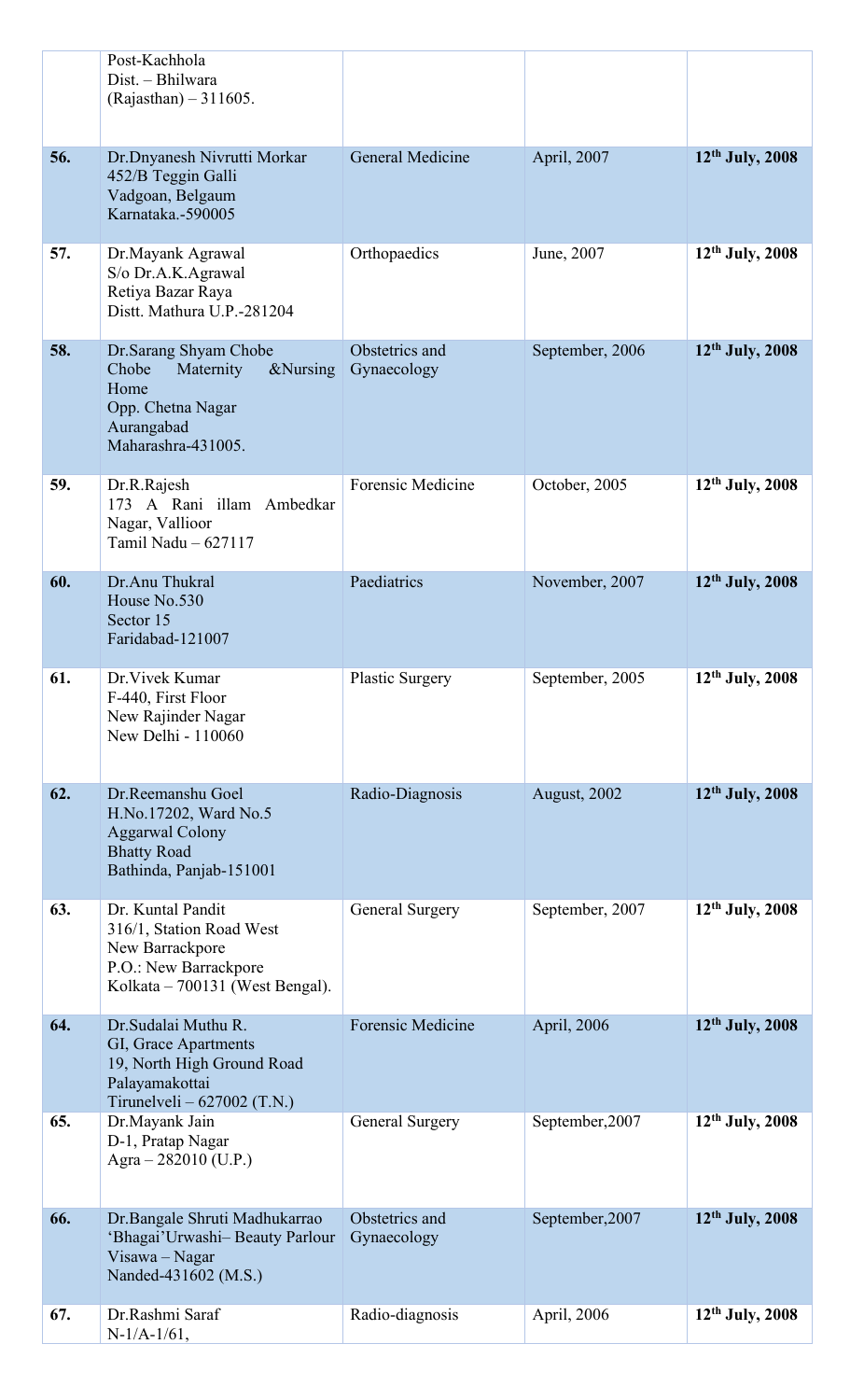|     | Shashi Nagar Colony<br>Lanka, Nagwa<br>Varanasi-221005                                                                      |                          |                 |                             |
|-----|-----------------------------------------------------------------------------------------------------------------------------|--------------------------|-----------------|-----------------------------|
| 68  | Dr.Sudipta Samir Ghosh<br>32/1F, Gariahat Road<br>Flat No.IC<br>Dhakuria (S),<br>Kolkata - 700031.                          | Ophthalmology            | June, 2006      | $12th$ July, 2008           |
| 69. | Dr.Debasis Das<br>C/o Mr.P.K.Das<br>Professor's Colony<br>P.O. Panskwea R.S.<br>Dt: Miduapwe $(E)$ -721152<br>(West Bengal) | Cardio Thoracic Surgery  | May, 2006       | $12^{th}$ July, 2008        |
| 70. | Dr.Anil Kumar T.V.<br>Anugraha CRA 59<br>Cosmopolitan Lane<br>Pattom P.O.<br>Trivandrum, Kerala                             | Neurology                | October, 2004   | 12 <sup>th</sup> July, 2008 |
| 71. | Dr.Pawan Singhal<br>266, Mahaveer Nagar-I<br>Tonk Road, Durgapura<br>Jaipur $-302018$                                       | Otorhinolaryngology      | April, 2006     | $12th$ July, 2008           |
| 72. | Dr. Sachin Prabhakar Dhomne<br>A-16/3, Vyankatesh Nagar<br>Nandanwan<br>Nagpur $-440009$ (M.S.)                             | Radio Diagnosis          | September, 2004 | 12th July, 2008             |
| 73. | Dr.Ranjan Kachru<br>N-142, South City<br>Part-I, Gurgaon-122001<br>Haryana                                                  | Cardiology               | May, 2002       | $12^{th}$ July, 2008        |
| 74. | Dr. Arunansu Gangopadhyay<br>6/4, Pubali, Sector 2A<br>Bidhannagar<br>Durgapur - 713212 (W.B.)                              | Cardiology               | June, 2001      | $12th$ July, 2008           |
| 75. | Dr. Vadlamudi Reddy Hemanth<br>Kumar<br>House No.45, Subramanyam<br>Koil Street Lawspet<br>Pondicherry-8.                   | Anaesthesiology          | May, 2007       | $12th$ July, 2008           |
| 76. | Dr.Selvamurugan Alaguvel<br>No.11/2B Saint Paul's Road<br>Palayankottai<br>Tirunelveli-627002                               | <b>Forensic Medicine</b> | July, 2007      | $12th$ July, 2008           |
| 77. | Dr.Praveen P.<br>Plachuparambil<br>Poonthop Ward<br>Alappuzha - 688006 (Kerala)                                             | General Surgery          | May, 2005       | 12th July, 2008             |
| 78. | Dr. Vidyasagar Reddy C.<br>Thulasamma<br>$4-110,$<br><b>Nursing</b><br>Home, Nagarajupet<br>Cuddapah $-516001$ (A.P.)       | Orthopaedics             | September, 2007 | 12th July, 2008             |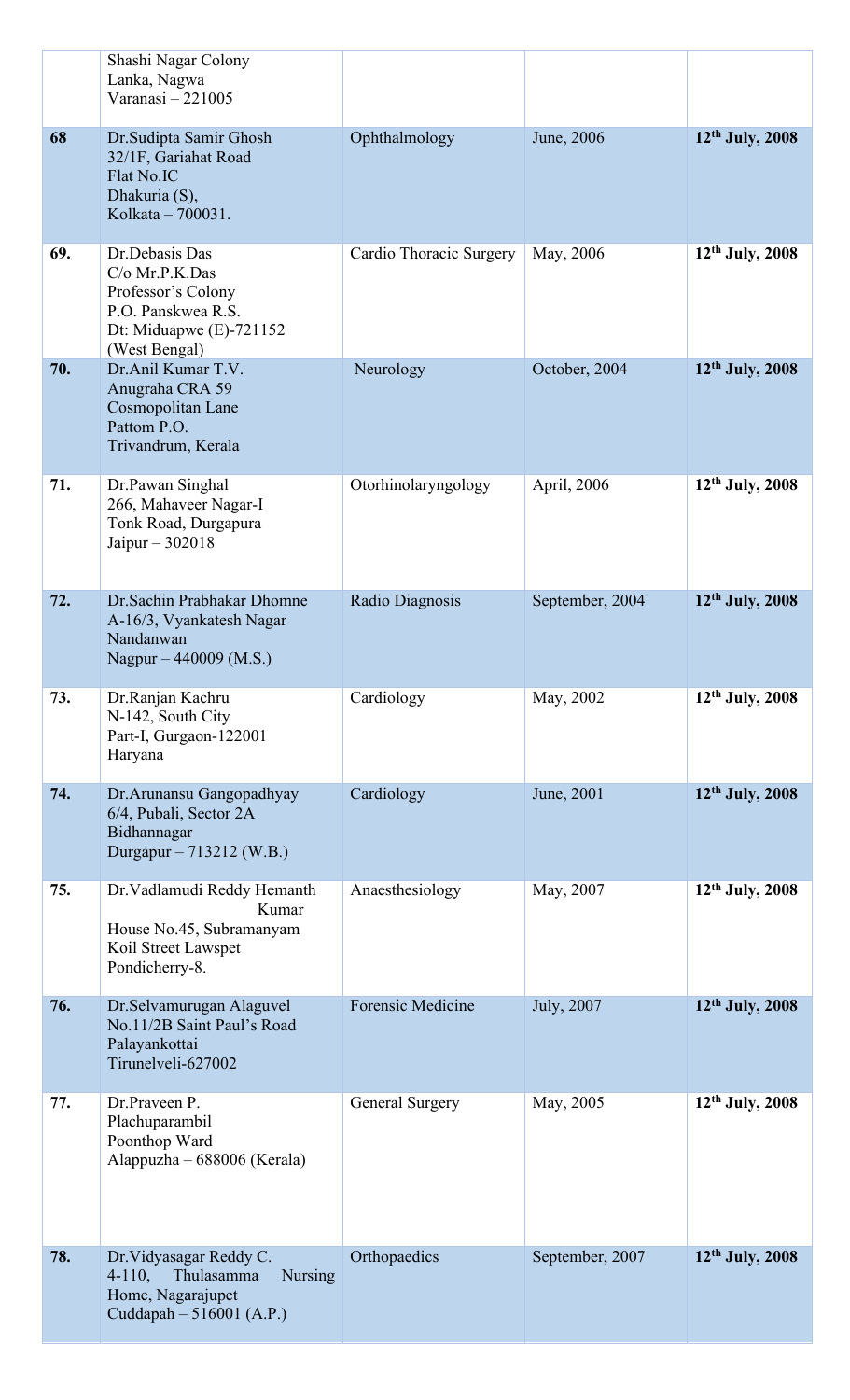| 79. | Dr. Shameem Shah K.<br>#474, $15th Cross, 7th Main$<br>Wilson Garden<br>Bangalore - 560030<br>Karnataka                                                        | General Surgery                   | May, 2007        | $12th$ July, 2008    |
|-----|----------------------------------------------------------------------------------------------------------------------------------------------------------------|-----------------------------------|------------------|----------------------|
| 80. | Dr.Sanjoy Ray<br>Flat No.B1<br>Rohini Apartments<br>Meenchira Road<br>Elamakkara P.O.<br>Kochi – 682026 (Kerala)                                               | General Medicine                  | September, 2007  | 12th July, 2008      |
| 81. | Dr.Prakash Roy Tekwani<br>$C/O$ Bharat<br>Tekwani<br>House<br>No.237, Retwali Kaithunipole<br>Kota $-324006$ (Rajasthan)                                       | Orthopaedics                      | September, 2007  | $12^{th}$ July, 2008 |
| 82. | Dr.M.Mohammed<br>'Jennath' Evanjelickal<br>Church<br>Road, M.D.Ward, Alleppey-1<br>Kerala.                                                                     | <b>Orthopaedic Surgery</b>        | June, 1994       | 12th July, 2008      |
| 83. | Dr.Murali Mohan Gurram<br>$8 - 5 - 439$<br>Near Kaman<br>Karimnagar – 505001 (A.P.)                                                                            | Ophthalmology                     | May & June, 2005 | $12^{th}$ July, 2008 |
| 84. | Dr.Jayanth A.S.<br>No.302, #3, Poineer Pegency<br>Ist Cross, Venkatadri Layout<br>Doresani Palya, 7 <sup>th</sup> Phase<br>J.P.Nagar, Bangalore – 76.          | <b>General Surgery</b>            | November, 2005   | 12th July, 2008      |
| 85. | Dr.Odayammadath Meleth Binu<br>Asst. Professor<br><b>Consultant Ophthalmology</b><br>Vasan Eye Care Hospital<br>Kannur -1, Fort Road,<br>Kannur-Kerala-670001. | Ophthalmology                     | May & June, 2005 | $12th$ July, 2008    |
| 86. | Dr.Manish Kumar<br>202, Aakash Apts.<br>$Plot 21-B$<br>Jaibai Chaudhary Marg<br>New Colony<br>Nagpur - 440001.                                                 | Otorhinolaryngology               | November, 2007   | 12th July, 2008      |
| 87. | Dr.Navneet Mehrotra<br>G-358 A, HIG Flats<br>Pratap Vihar<br>Ghaziabad (U.P.)-201009                                                                           | Ophthalmology                     | December, 2007   | $12th$ July, 2008    |
| 88. | Dr.S.Mary Nirmala<br>111/C Kamaraj Nagar<br>Thuthipet<br>Vellore $-632011$                                                                                     | Otorhinolaryngology               | October, 2003    | $12th$ July, 2008    |
| 89. | Dr.Kavita Gupta<br><b>B2/1 MPUH Staff Quarters</b><br>Nadiad, Gujarat-387001                                                                                   | Pathology                         | October, 2007    | $12^{th}$ July, 2008 |
| 90. | Dr.Rambha Pathak<br>H.No.1222 B, Sector-32B<br>Chandigarh-160030                                                                                               | Social and Preventive<br>Medicine | October, 2005    | 12th July, 2008      |
| 91. | Dr.Mirajkar Chaitali Keshav                                                                                                                                    | Pedodontics &                     | August, 2007     | $12th$ July, 2008    |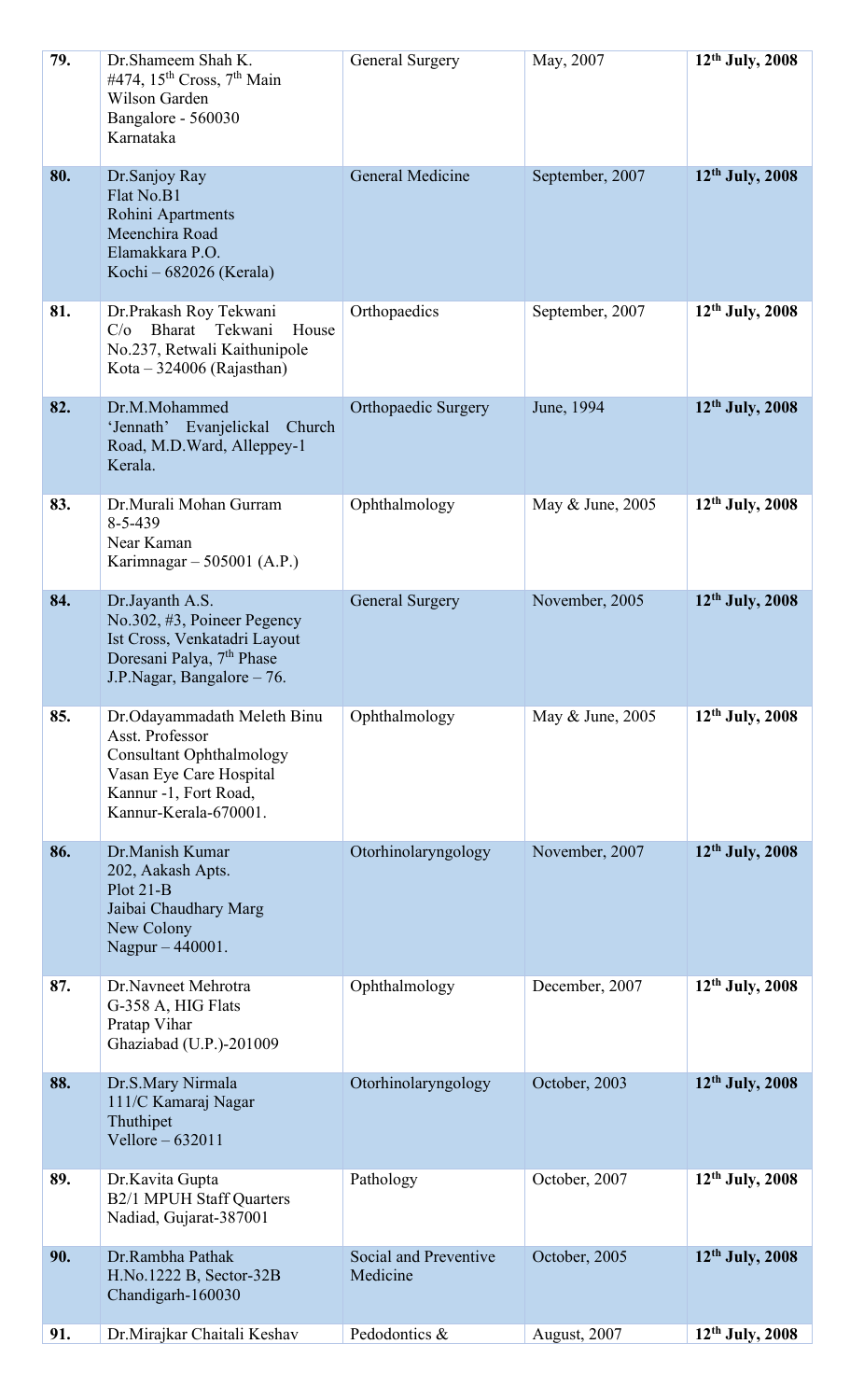|      | 17, Shreekunj<br>Samadhan Colony<br><b>Behind Sessions Court</b><br>Aurangabad $-431001$ (M.S.)                                                        | <b>Preventive Dentistry</b>     |                 |                   |
|------|--------------------------------------------------------------------------------------------------------------------------------------------------------|---------------------------------|-----------------|-------------------|
| 92.  | Dr.Nagaprabu V.N.<br>No.5, Kumutham Street<br>Iyyappa Nagar, L.I.C. Colony<br>Trichy, Tamilnadu-620021.                                                | General Medicine                | March, 2007     | $12th$ July, 2008 |
| 93.  | Dr. Shafy Ali Khan S.L.<br>Mera 59/2<br>Chalakuzhy Road<br><b>Medical College</b><br>Trivandrum-695011                                                 | General Surgery                 | May, 2006       | 12th July, 2008   |
| 94.  | Dr. Sameena N.K.<br>C/o (Late) Mr.N.H.Kareem<br>Naduvilakath<br>Edavanakad P.O. $-682502$<br>Ernakulam (Dt.) Kerala                                    | Dermatology $\&$<br>Venereology | September, 2005 | 12th July, 2008   |
| 95.  | Dr.Aggarwal Vikram Devinder<br>Flat No.B-704, Prajapati Park<br>Plot No.14/5, Sector 11<br>Kopar Khairane<br>Navi, Mumbai - 400709 (M.S.)              | Nephrology                      | May, 2007       | $12th$ July, 2008 |
| 96.  | Dr. Wadekar Milind Hindkumar<br>10-B Meru Shikhar Apartment<br>Opp. Jeevan Bharati School<br>Nanpura<br>Surat $-395001$ (Gujarat)                      | Obstetrics and<br>Gynaecology   | September, 2007 | 12th July, 2008   |
| 97.  | Dr.Inchanalkar<br>Sandeep<br>Pandurang<br>Om-Shanti Row House<br>Plot No.B-10, Sector-7<br>Khanda Colony<br><b>New Panyel - 410206</b><br>Maharashtra. | General Surgery                 | May, 2006       | 12th July, 2008   |
| 98.  | Dr.Faiz Moinuddin Haris Ahmad<br>K-08, Nofra; Near RC Church<br>Colaba, Mumbai - 5                                                                     | General Medicine                | September, 2006 | 12th July, 2008   |
| 99.  | Dr.Surya<br>Rao<br>Rao<br>Venkata<br>Mahipathy<br>$Flat-18$ , 'The Manor'<br>1, Cenotaph $2nd$ Lane<br>Teynampet<br>Chennai - 600018                   | General Surgery                 | May, 2007       | $12th$ July, 2008 |
| 100. | Dr.Rajesh Kumar Gupta<br>103, Dil Pasand Park<br>15/8 New Palasya<br>Indore, M.P.-452001                                                               | Radio Diagnosis                 | October, 2004   | $12th$ July, 2008 |
| 101. | Dr.A.Vanitha<br>18, Rukmani Street<br>West Mambalam<br>Chennai - 600033                                                                                | Obstetrics and<br>Gynaecology   | April, 2007     | $12th$ July, 2008 |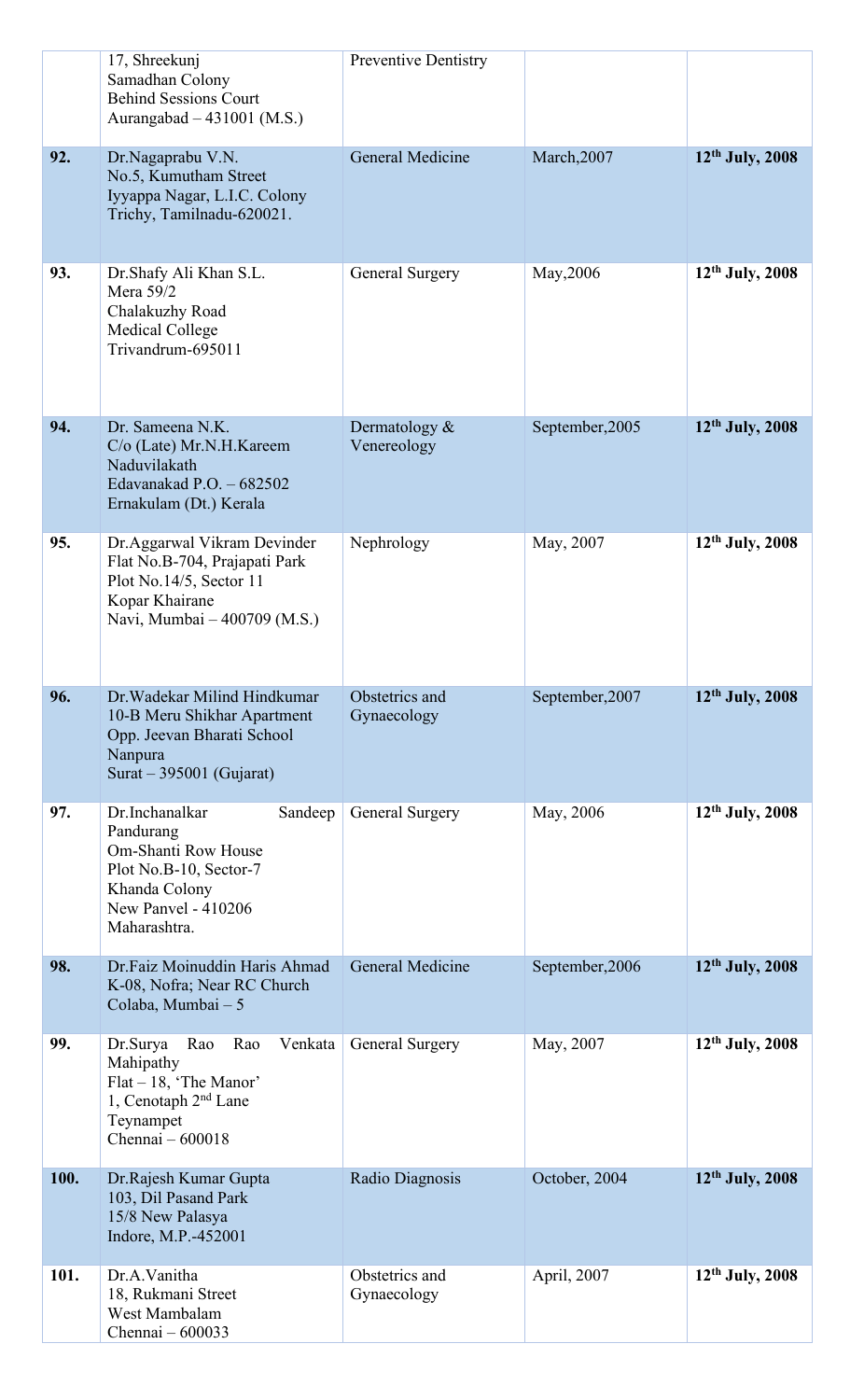| 102. | Tamilnadu<br>Dr.Jagdale Amol Murlidhar                 | Radio Diagnosis     | October, 2000   | $12th$ July, 2008    |
|------|--------------------------------------------------------|---------------------|-----------------|----------------------|
|      | Flat No.3, "Gopuram"                                   |                     |                 |                      |
|      | <b>Shrirang Nagar</b><br>Gangapur Road                 |                     |                 |                      |
|      | Nashik $-422013$ (M.S.)                                |                     |                 |                      |
| 103. | Dr. Atul Aneja                                         | Paediatrics         | May, 2007       | $12th$ July, 2008    |
|      | S/o Dr.O.P.Aneja                                       |                     |                 |                      |
|      | 97-A Hira Mahal                                        |                     |                 |                      |
|      | Nabha (Punjab)-147201                                  |                     |                 |                      |
| 104. | Dr.Saphy Jose C<br><b>Mullur House</b>                 | Ophthalmology       | September, 2003 | $12th$ July, 2008    |
|      | Thykkavu, Cheranellur P.O.                             |                     |                 |                      |
|      | Cochin, Kerala - 682034                                |                     |                 |                      |
| 105. | Dr.Alka Goel                                           | Dermatology $\&$    | May, 2007       | $12th$ July, 2008    |
|      | A-7B, Manak Vihar Extension<br>Opp. Block $-2$         | Venereology         |                 |                      |
|      | Subhash Nagar                                          |                     |                 |                      |
|      | New Delhi $-18$                                        |                     |                 |                      |
| 106. | Dr. Yassir Hussain Pengatteeri                         | Orthopaedics        | October, 2006   | 12th July, 2008      |
|      | C/o Dr.P.Hussain<br>Paediatrician, Housing<br>Board    |                     |                 |                      |
|      | Colony, Perinthalmanna                                 |                     |                 |                      |
|      | Malappuram (Dt.)<br>Kerala – 679322                    |                     |                 |                      |
| 107. | Dr. Shikha Bansal                                      | Dermatology $\&$    | October, 2005   | $12th$ July, 2008    |
|      | R-9/14, Raj Nagar<br>Ghaziabad - 201002 (U.P.)         | Venereology         |                 |                      |
|      |                                                        |                     |                 |                      |
| 108. | Dr. Gaurav Khandelwal<br><b>Senior Resident</b>        | Otorhinolaryngology | May, 2007       | 12th July, 2008      |
|      | Deptt. of Otorhinolaryngology                          |                     |                 |                      |
|      | Head and Neck Surgery,<br>Nehru Hospital, P.G.I.M.E.R. |                     |                 |                      |
|      | Chandigarh-160012                                      |                     |                 |                      |
| 109. | Dr.Nirupama Kothari                                    | Pathology           | September, 2003 | $12th$ July, 2008    |
|      | W/o Dr.Sunil Kothari                                   |                     |                 |                      |
|      | E-22/62, Umaid Hospital Campus<br>(Backside)           |                     |                 |                      |
|      | Jodhpur (Rajasthan)                                    |                     |                 |                      |
| 110. | Dr.Jagadish Rao P.P.                                   | Forensic Medicine   | July, 2007      | $12th$ July, 2008    |
|      | <b>Assistant Professor</b>                             |                     |                 |                      |
|      | Deptt. of Forensic Medicine and<br>Toxicology          |                     |                 |                      |
|      | Kasturba Medical College<br>Light House Hill Road      |                     |                 |                      |
|      | Mangalore–575001 (Karnataka).                          |                     |                 |                      |
| 111. | Dr.Ankit Goyal<br>E-2/8, Vasant Vihar                  | Orthopaedics        | September, 2007 | $12th$ July, 2008    |
|      | New Delhi $-110057$                                    |                     |                 |                      |
| 112. | Dr.Amisha Shrikant Bavishi                             | Radio-Diagnosis     | September, 2006 | 12th July, 2008      |
|      | 204/5561, Udyan Darshan                                |                     |                 |                      |
|      | Opp. Odeon Cinema<br>Pantnagar, Ghatkopar (E)          |                     |                 |                      |
|      | Mumbai - 400075                                        |                     |                 |                      |
| 113. | Dr.Beenamol S.                                         | Radiodiagnosis      | April, 2007     | $12^{th}$ July, 2008 |
|      | V.P.House                                              |                     |                 |                      |
|      | Neer Kunnam East<br>Vandanam P.O. Alleppey (Dist.)-    |                     |                 |                      |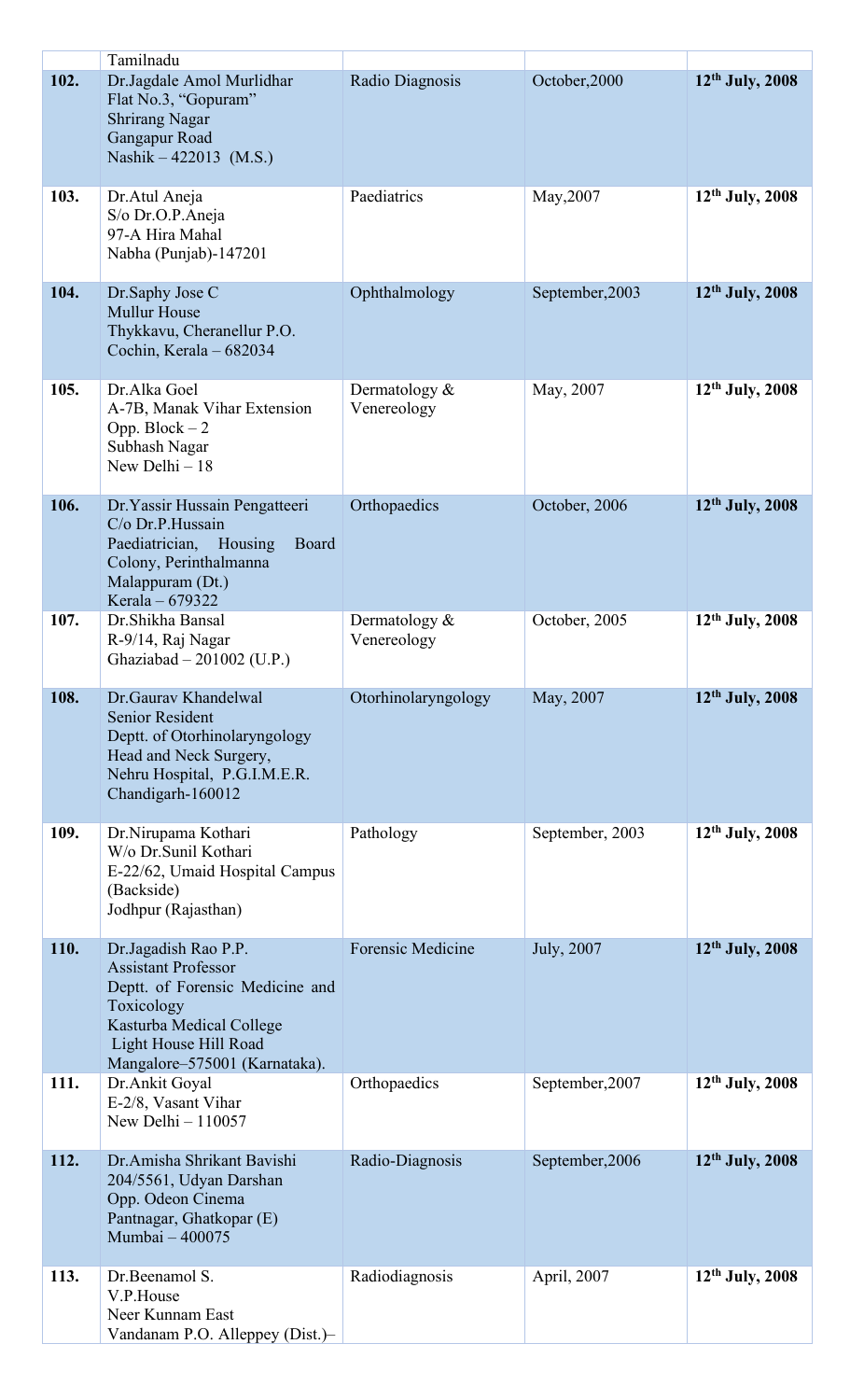|      | 5<br>Kerala - 695001                                                                                                 |                             |                     |                             |
|------|----------------------------------------------------------------------------------------------------------------------|-----------------------------|---------------------|-----------------------------|
| 114. | Dr. Tardeja Pankaj Nandlal<br>S/o N.M.Tardeja<br>'Matru Krupa'<br>Dwarkanath Nagar<br>Amravati - 444606 (M.S.)       | Paediatrics                 | November, 2007      | $12th$ July, 2008           |
| 115. | Dr.Durga Devi Samant<br>Sector-C, Pocket $-8$ , (C-8)<br>House No.8534<br>Vasant Kunj<br>New Delhi $-110070$         | <b>Plastic Surgery</b>      | <b>March</b> , 2008 | $12th$ July, 2008           |
| 116. | Dr.Ajay Sapra<br>J-145, Ashok Vihar<br>Phase $-1$<br>New Delhi $-110052$                                             | Ophthalmology               | December, 2007      | 12th July, 2008             |
| 117. | Dr.Ashish<br>House No.80, Vaishali Colony<br>Street No.2, Opp. Dabri MTNL<br>Dabri - Palam Road<br>New Delhi-110045  | Paediatrics                 | March, 2003         | $12th$ July, 2008           |
| 118. | Dr.Manoj P.<br>Poyilil House Elankur (P.O.)<br>Manjeri (Via) Malappuram<br>Kerala $-676123$                          | Orthopaedics                | May, 2007           | $12th$ July, 2008           |
| 119. | Dr. Vikram M.<br>177, Big Bazaar Street<br>Turaiyur, Trichy Dist.<br>Tamil Nadu - 621010                             | Neuro Surgery               | November, 2006      | $12th$ July, 2008           |
| 120. | Dr.Nikhil Suresh Ghadyalpatil<br><b>B3 Ankur Flats</b><br>Jaiprakash Nagar<br>Khamla<br>Nagpur -440025 (Maharashtra) | General Medicine            | May, 2006           | 12th July, 2008             |
| 121. | Dr.Millo Tabin<br><b>Assistant Professor</b><br>Deptt. of Forensic Medicine<br>A.I.I.M.S.<br>New Delhi $-110029$     | <b>Forensic Medicine</b>    | May, 2002           | $12th$ July, 2008           |
| 122. | Dr.Meera A.N.<br>B-180, DDA SFS Flats<br><b>Mount Kailash</b><br>New Delhi                                           | Anaesthesiology             | November, 2005      | 12th July, 2008             |
| 123. | Dr.Tarun Arora<br>A-3/69, First Floor<br>Janak Puri<br>New Delhi -110058.                                            | Ophthalmology               | June, 2006          | $12th$ July, 2008           |
| 124. | Dr.Sonia Bhargav<br>A3/69, First Floor<br>Janakpuri<br>New Delhi $-110058$                                           | Ophthalmology               | May & June, 2005    | $12th$ July, 2008           |
| 125. | Dr.Arvind Kala<br>H.No.161/162<br>Sainik Colony<br>Nagaur (Raj.)-341001                                              | General Medicine            | September, 2007     | $12th$ July, 2008           |
| 126. | Dr.Neethika Raghuwanshi<br>Shiv Sai Apartment - 7                                                                    | Obstetrics &<br>Gynaecology | May, 2005           | 12 <sup>th</sup> July, 2008 |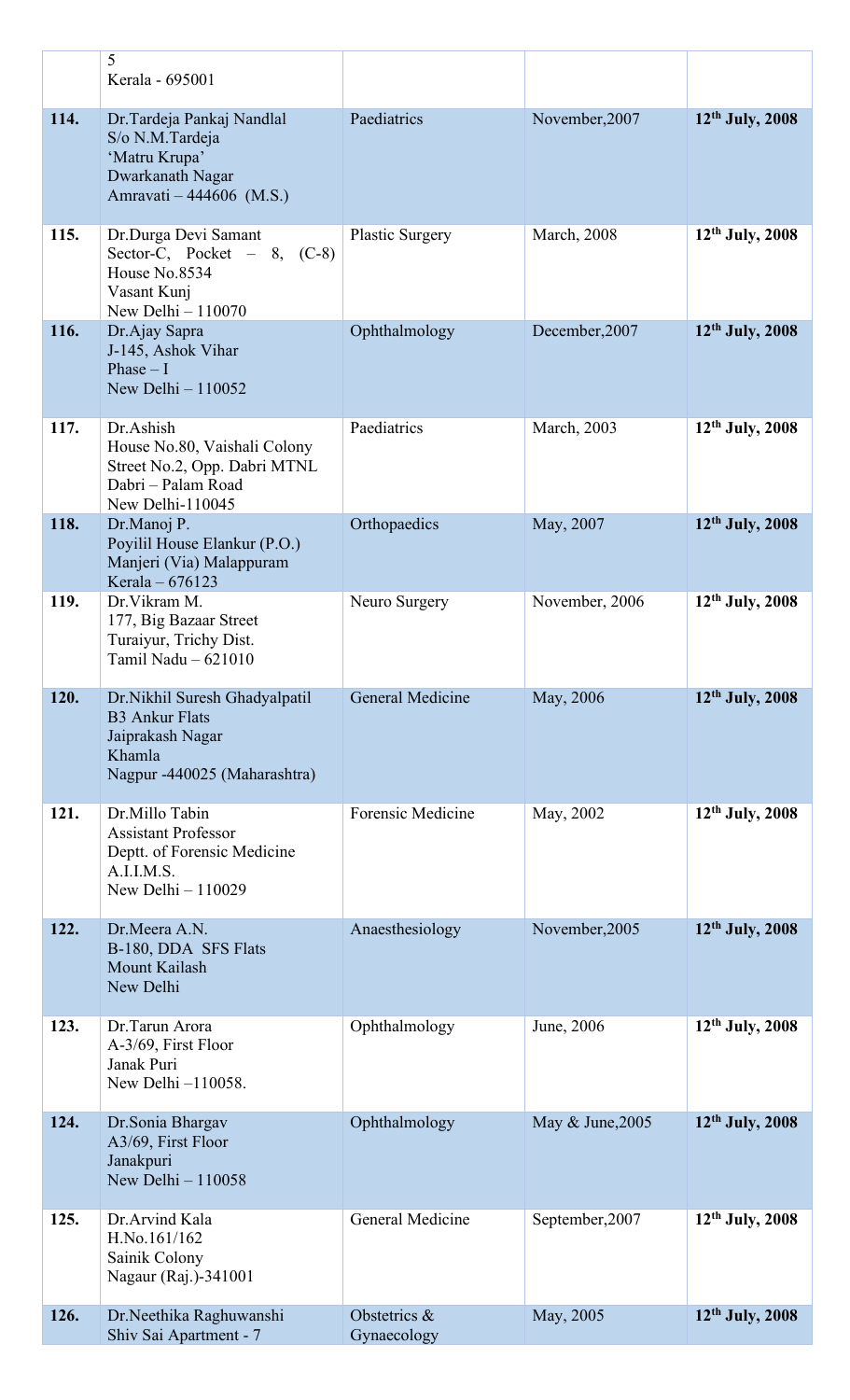|      | State Bank Colony No.4<br><b>Ranpisey Nagar</b><br>Akola (M.H.)                                                                        |                               |                  |                      |
|------|----------------------------------------------------------------------------------------------------------------------------------------|-------------------------------|------------------|----------------------|
| 127. | Dr.Gajendra R.Raghuwanshi<br>7, Shiv Sai Apartment<br>State Bank Coloney $-4$<br>Ranpise Nagar<br>Akola (M.H.)-444001.                 | Orthopaedic Surgery           | May, 2005        | $12^{th}$ July, 2008 |
| 128. | Dr. Ansari Ashfaque Abdul<br>Aziz<br>Plot No.15, N-12;<br>F-Sector<br>CIDCO;<br>Aurangabad-431001 (M.S.)                               | Otorhinolaryngology           | May, 2008        | $12th$ July, 2008    |
| 129. | Dr.Rakesh S.Ramesh<br>2518, Ground Floor<br>24 Main, 14 Cross<br><b>HSR Layout</b><br>Sector 1, Agara<br>Bangalore – 560034.           | <b>General Surgery</b>        | June, 2007       | $12th$ July, 2008    |
| 130. | Dr.Syam U.K.<br>Swami Bhavan<br>Chirayinkeezhu (Post)<br>Trivandrum (Dist.)<br>Kerala - 695304                                         | Neurology                     | May, 2007        | $12th$ July, 2008    |
| 131. | Dr.N.Senthil Kumar<br>156, Salai Road<br>Rana Hospital<br>Trichirapalli– 620018<br>Tamil Nadu                                          | Cardiology                    | November, 2005   | $12th$ July, 2008    |
| 132. | Dr.Amit Basia<br>Flat No.6 Vinayak Appartment<br>Sector 62, Plot $-C$ 58/1<br>Noida - 201 301<br>Uttar Pradesh.                        | Ophthalmology                 | May, 2008        | 12th July, 2008      |
| 133. | Dr. Subhashis Mukherjee<br>54-A, Lake Avenue<br>Kolkata<br>West Bengal $-700026$                                                       | Ophthalmology                 | May, 2008        | $12th$ July, 2008    |
| 134. | Dr.Sabyasachi Gon<br>$Flat - 1B, 23,$<br>Park Side Road<br>Kolkata – 700026 (W.B.)                                                     | Otorhinolaryngology           | October, 2006    | $12th$ July, 2008    |
| 135. | Dr.Nina V.Kate<br>D II/4, JIPMER Quarters<br><b>JIPMER</b><br>Pondicherry $-605006$ .                                                  | Obstetrics and<br>Gynaecology | May, 2007        | $12th$ July, 2008    |
| 136. | Dr.Manjunatha Sarthi<br>C/o Dr.S.K.Kabra<br>Addl. Professor<br>Deptt. of Pediatrics<br>A.I.I.M.S., Ansari Nagar<br>New Delhi $-110029$ | Paediatrics                   | May, 2008        | $12th$ July, 2008    |
| 137. | Abdul<br>Dr.Ansari<br><b>Ishtyaque</b><br><b>Aziz</b><br>Plot No.15, Nt.-12, F-Sector<br>CIDCO, Aurangabad-431001<br>(M.S.)            | <b>General Surgery</b>        | <b>May, 2006</b> | $12th$ July, 2008    |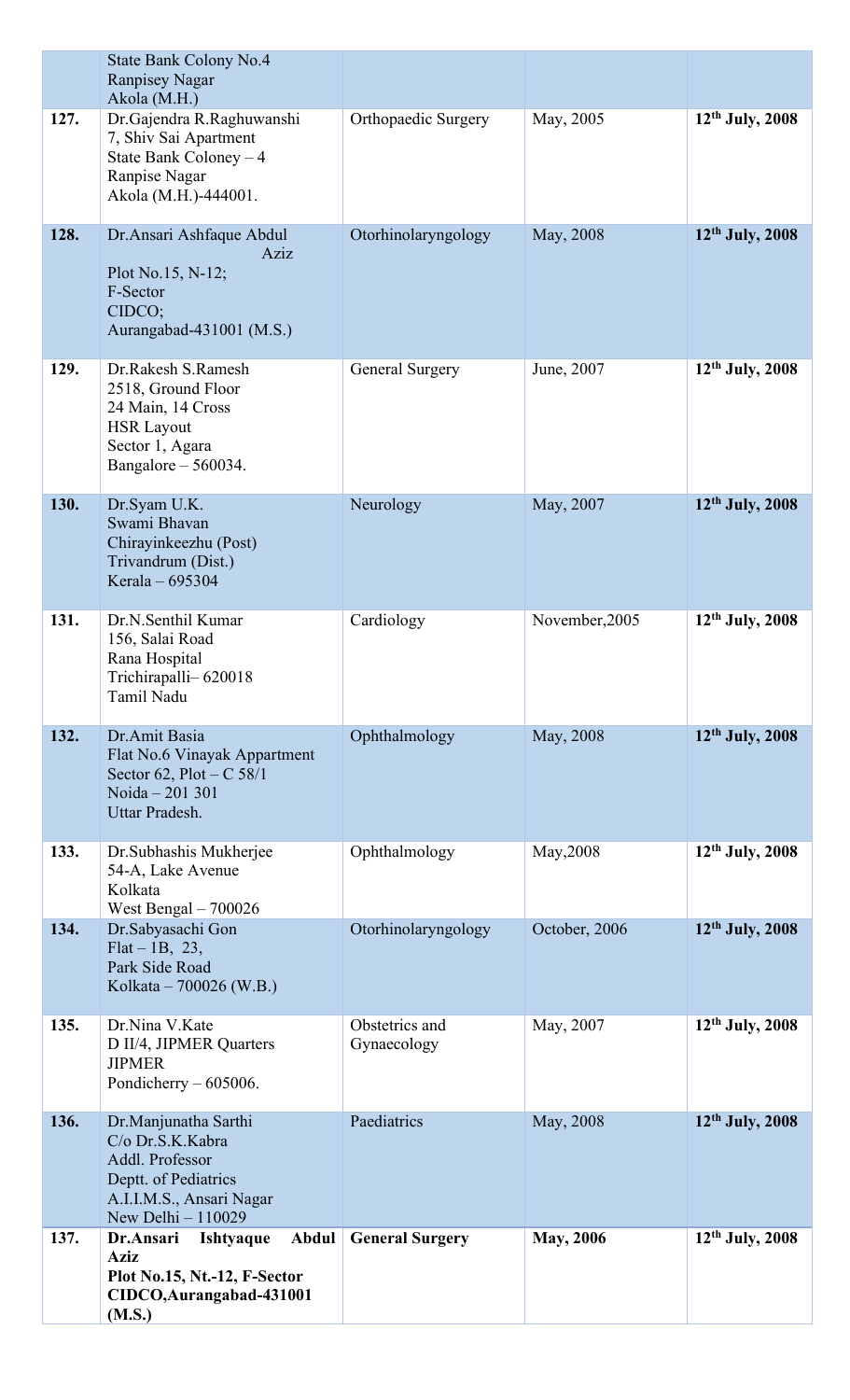| 138. | Dr.Preethi Nair<br>19/27, Nandanam,<br>Kokkanissery, Payyanur<br><b>Kannur District</b><br>Kerala - 670307                           | Ophthalmology           | <b>June</b> , 2006 | 3rd October, 2008 |
|------|--------------------------------------------------------------------------------------------------------------------------------------|-------------------------|--------------------|-------------------|
| 139. | Dr.Aashish Jain<br>C/o Shri C.K.Jain<br>22, Shri Krishna Colony<br>Durganagar Road<br>$Post - Vidisha - Pin-464001$<br>(M.P.)        | Anaesthesiology         | May, 2007          | 3rd October, 2008 |
| 140. | Dr.Mukesh Kumar<br>H-198, Sarita Vihar<br>New Delhi.                                                                                 | <b>General Medicine</b> | May, 2008          | 3rd October, 2008 |
| 141. | Dr.Mody Shruti Sunilbhai<br>Dr.Mody Hospital<br>Moti - Tanki<br>Rajkot – 360001 (Gujarat)                                            | Paediatrics             | October, 2001      | 3rd October, 2008 |
| 142. | Dr. Yogesh Vijay Waikar<br>4, Radha Damodar Apt.,<br>Nr. Congress Nagar Park<br>Congress Nagar, Flat No.4,<br>Nagpur – 440012 (M.S.) | Paediatrics             | May, 2008          | 3rd October, 2008 |
| 143. | Dr. Satish Kumar<br>RZ 26P/31A Extension<br>Indira Park<br>Gali No.8, Palam Colony<br>New Delhi-110045.                              | Orthopaedic Surgery     | October, 2006      | 3rd October, 2008 |
| 144. | Dr.Ruma Madhu Sreedharan<br>Sri Lekshmy<br>Vikramapuram Hills - 31<br>Kawdiar P.O. 695003<br>Trivandrum (Kerala)                     | Radio Diagnosis         | October, 2005      | 3rd October, 2008 |
| 145. | Dr.Sumit Mrig<br>I-C-30 (FF), Lajpat Nagar-I<br>New Delhi $-110024$                                                                  | Otorhinolaryngology     | May, 2008          | 3rd October, 2008 |
| 146. | Dr.Man Mohan Kumar Baranwal<br>C/o Dr.V.P.Baranwal<br>At & P.O. Shivpuri New Colony<br>Gorakhpur – 273016 (U.P.)                     | Orthopaedics            | May, 2008          | 3rd October, 2008 |
| 147. | Dr.Singh Santosh Kumar<br>C/o Kuber Singh Transport<br>57/A, K.K.Tagore Street<br>Kolkata - 700007                                   | Orthopaedics            | April, 2006        | 3rd October, 2008 |
| 148. | Dr.Sanoj P.Poulose<br>C/o Prof.P.L.Lukose<br>'Rosaniya', Cheruvally Lane-1<br>Gandhipuram, Sreekaryam<br>Trivandrum, Kerala          | Orthopaedics            | September, 2007    | 3rd October, 2008 |
| 149. | Dr.Syamlal S.<br>Greeshmam, Mayyanad P.O.<br>Kollam Kerala - 691303                                                                  | Neurology               | May, 2008          | 3rd October, 2008 |
| 150. | Lt.Col.(Dr.)Gireesh Mishra                                                                                                           | Ophthalmology           | May & June, 2005   | 3rd October, 2008 |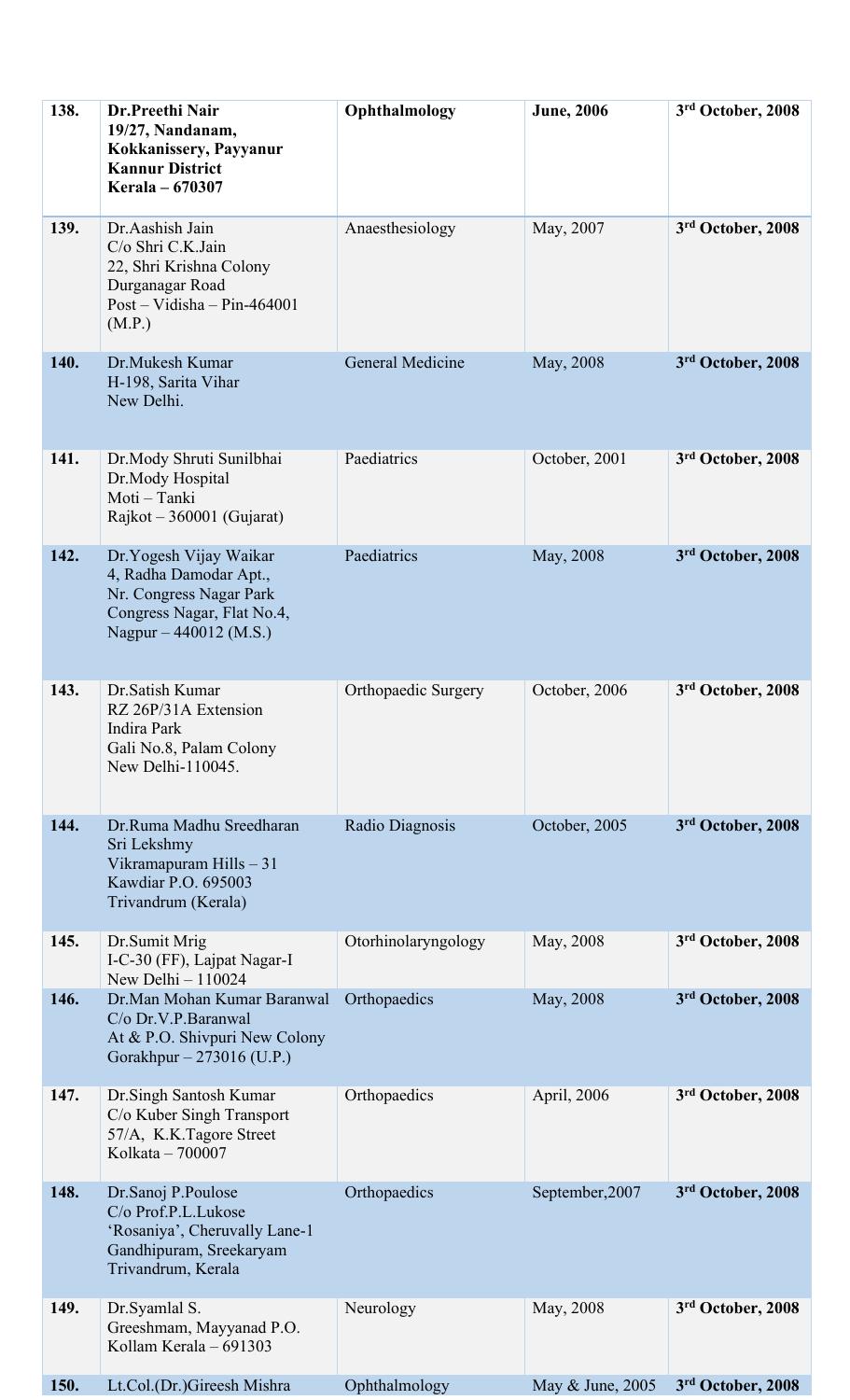|      | Military Hospital<br><b>Ahmedabad Cantonment</b><br>Ahmedabad (Guj.)-380003.                                                                 |                              |                                    |                   |
|------|----------------------------------------------------------------------------------------------------------------------------------------------|------------------------------|------------------------------------|-------------------|
| 151. | Dr. Sanjeeva Rao Girimaji<br>No.2, Ist Floor<br>2 <sup>nd</sup> Street, Thirumudi Nagar<br>Pondicherry $-605001$                             | General Medicine             | May, 2008                          | 3rd October, 2008 |
| 152. | Dr. Bhojani Kaushik Shashikant<br>C-8, Manali Society<br><b>MTNL Road</b><br>Opp. Acar Bazar<br>Dadar, Mumbai - 400028                       | <b>General Medicine</b>      | October, 2001                      | 3rd October, 2008 |
| 153. | Dr. Saurabh Vashishtha<br>2/122, Viram Khand<br>Gomti Nagar<br>Lucknow                                                                       | General Surgery              | April, 2008                        | 3rd October, 2008 |
| 154. | Dr.Mangesh Gunderao Patil<br>C/o G.B.Patal<br>23A, Swapnanagari<br>Garkheda Parisar<br>Aurangabad (M.S.)                                     | <b>General Surgery</b>       | September, 2007                    | 3rd October, 2008 |
| 155. | Dr. Sheikh Minhaj Ahmed<br>Ashar Villa<br>01 Raut Layout<br>Jafar Nagar<br>Nagpur – 440013 (M.S.)                                            | Paediatrics                  | December, 1999                     | 3rd October, 2008 |
| 156. | Dr. Sundeep Lakhtakia<br>D <sub>4</sub> , President Banjara Aptt.<br>8-2-269/4 & 5, Road No.2<br>Banjara Hills<br>Hyderabad $-500034$ (A.P.) | General Medicine             | 24 <sup>th</sup><br>November, 1994 | 3rd October, 2008 |
| 157. | Dr. Shilpi Baranwal<br>I-7, First Floor, Sec-12,<br>Noida, U.P. - 201301.                                                                    | General Surgery              | November, 2007                     | 3rd October, 2008 |
| 158. | Dr.Richa Garg<br>402/25, Heritage City<br><b>IFFCO Chowk</b><br>Gurgaon-122002.                                                              | <b>General Surgery</b>       | November, 2007                     | 3rd October, 2008 |
| 159. | Dr.Lonari Abhijit Dinesh<br>C/o Dr.A.A.Rane<br>Swojas Apartment<br>$4th$ Floor, 262 Shukrawar<br>Peth, Pune-411002                           | Orthopaedics                 | May, 2008                          | 3rd October, 2008 |
| 160. | Dr.Chakshuinder Kumar<br>House No.760<br>Sector 19<br>Faridabad $-121002$                                                                    | Orthopaedic Surgery          | March, 2003                        | 3rd October, 2008 |
| 161. | Dr. Vipan Kumar<br>Garg Nursing Home<br>School Road<br>Tapa Mandi (Distt. Barnala)<br>Punjab                                                 | Otorhinolaryngology<br>(ENT) | May, 2007                          | 3rd October, 2008 |
| 162. | Dr.Manish Pahwa<br>Flat No.13<br>J.D.M. Apartments                                                                                           | Dermatology &<br>Venereology | May, 2008                          | 3rd October, 2008 |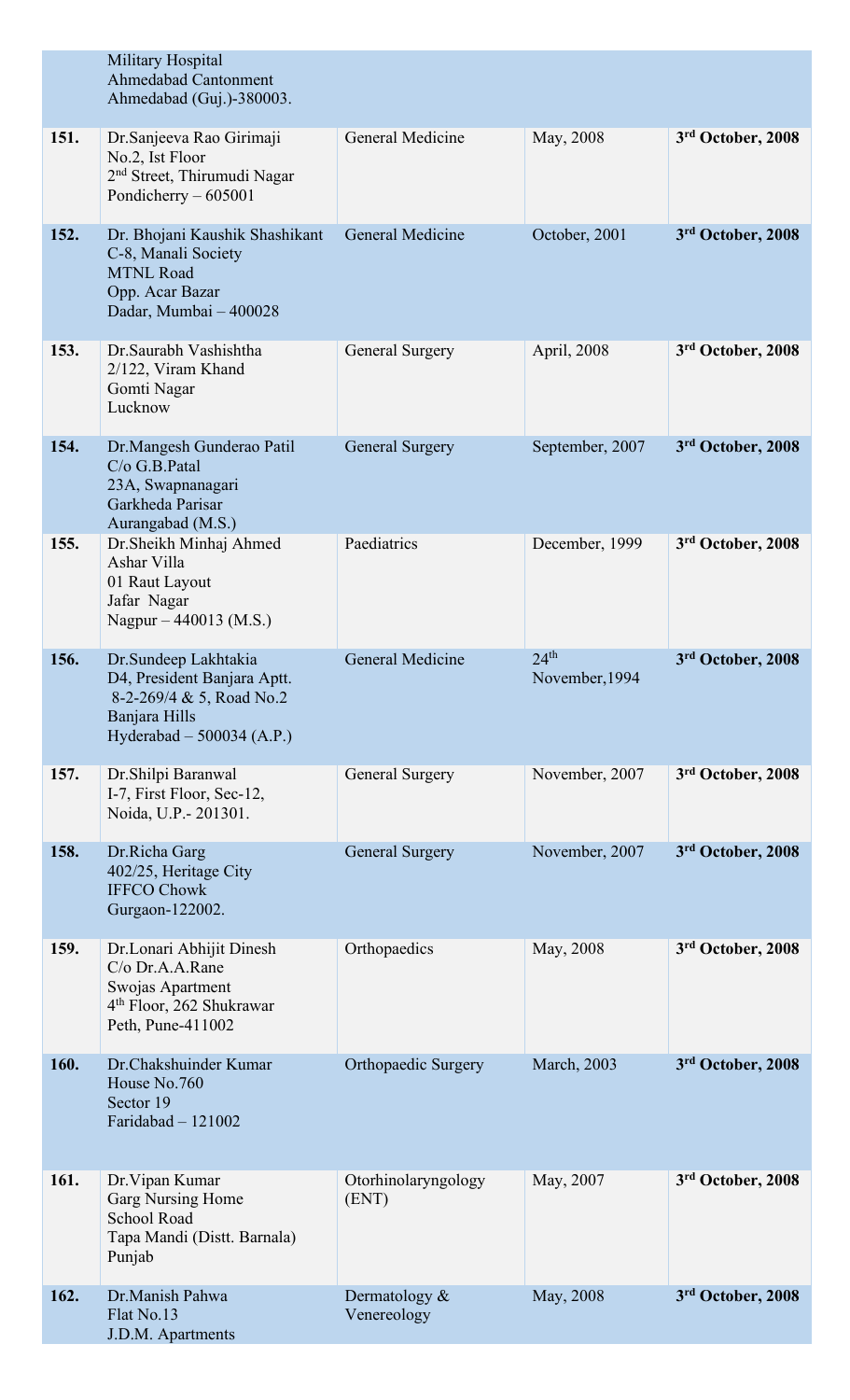|      | Plot No.11, Sector 5<br>Dwarka, New Delhi - 110075                                                                           |                                 |                    |                   |
|------|------------------------------------------------------------------------------------------------------------------------------|---------------------------------|--------------------|-------------------|
| 163. | Dr.Pradeep G.Nayar<br>1 A, Dolvean Place<br>60/3 Taylors Road<br>Kilpauk, Chennai - 600010                                   | Cardiology                      | December, 1998     | 3rd October, 2008 |
| 164. | Dr.Maya Menon<br>'Surya Saras', GRA - 536<br>Gowreesapattom<br>Pattom P.O.<br>Trivandrum, Kerala-695004                      | Paediatrics                     | May, 2006          | 3rd October, 2008 |
| 165. | Dr.Bembade Ramakant<br>Haribhau<br>24, Jai Vishwa Bharati Colony<br>Near Chetak Horse Statue<br>Aurangabad, M.S.-431005.     | <b>Plastic Surgery</b>          | June, 1998         | 3rd October, 2008 |
| 166. | Dr.Ashish Laddha<br>10/22, IInd Floor<br>Old Rajinder Nagar<br>New Delhi $-60$ .                                             | <b>General Surgery</b>          | November, 2007     | 3rd October, 2008 |
| 167. | Dr.Mohit Kumar Joshi<br>407, Sai Kripa Apartments<br>Sec.11 Vasundhara<br>Ghaziabad - U.P.                                   | General Surgery                 | May, 2007          | 3rd October, 2008 |
| 168. | Dr.Harsimran Singh Tuli<br>H.No.140/2 Sector 45-A<br>Chandigarh $-160047$ .                                                  | Otorhinolaryngology             | April, 2006        | 3rd October, 2008 |
| 169. | Dr.Chidgupkar Asit Shekhar<br>Dr.Chidgupkar Hospital<br>Chidgupkar Bunglow<br><b>Samrat Chowk</b><br>Solapur – 413002 (M.S.) | Orthopaedics                    | May, 2008          | 3rd October, 2008 |
| 170. | Dr.Mariam Philip<br>L-148, L.I.C. Lane<br>Pattom, Trivandrum (Kerala).                                                       | Dermatology $\&$<br>Venereology | December, 1993     | 3rd October, 2008 |
| 171. | Dr.Joan Felicita Samson<br>"Sunny Dale" TC14/2142<br>Meads Lane, Palayam<br>Trivandrum $-695034$                             | Dermatology &<br>Venereology    | May, 2007          | 3rd October, 2008 |
| 172. | Dr.Atul Garg<br><b>Senior Resident</b><br>Department of Microbiology<br>JIPMER.,<br>Pondicherry $-605006$ .                  | Microbiology                    | <b>July</b> , 2008 | 3rd October, 2008 |
| 173. | Dr.Milind Shrivastava<br>A-48, Triveni-Nagar<br>Gopalpura Bipass<br>Jaipur – 302018 (Rajasthan)                              | Cardiology                      | May, 2008          | 3rd October, 2008 |
| 174. | Dr. Bhandari Prashant Vilas<br>692/B 'Bhagyashree'<br>Hous. Society, Bunglow No.6<br>Bibvewadi Road<br>Pune $-411037$        | Orthopaedics                    | May, 2008          | 3rd October, 2008 |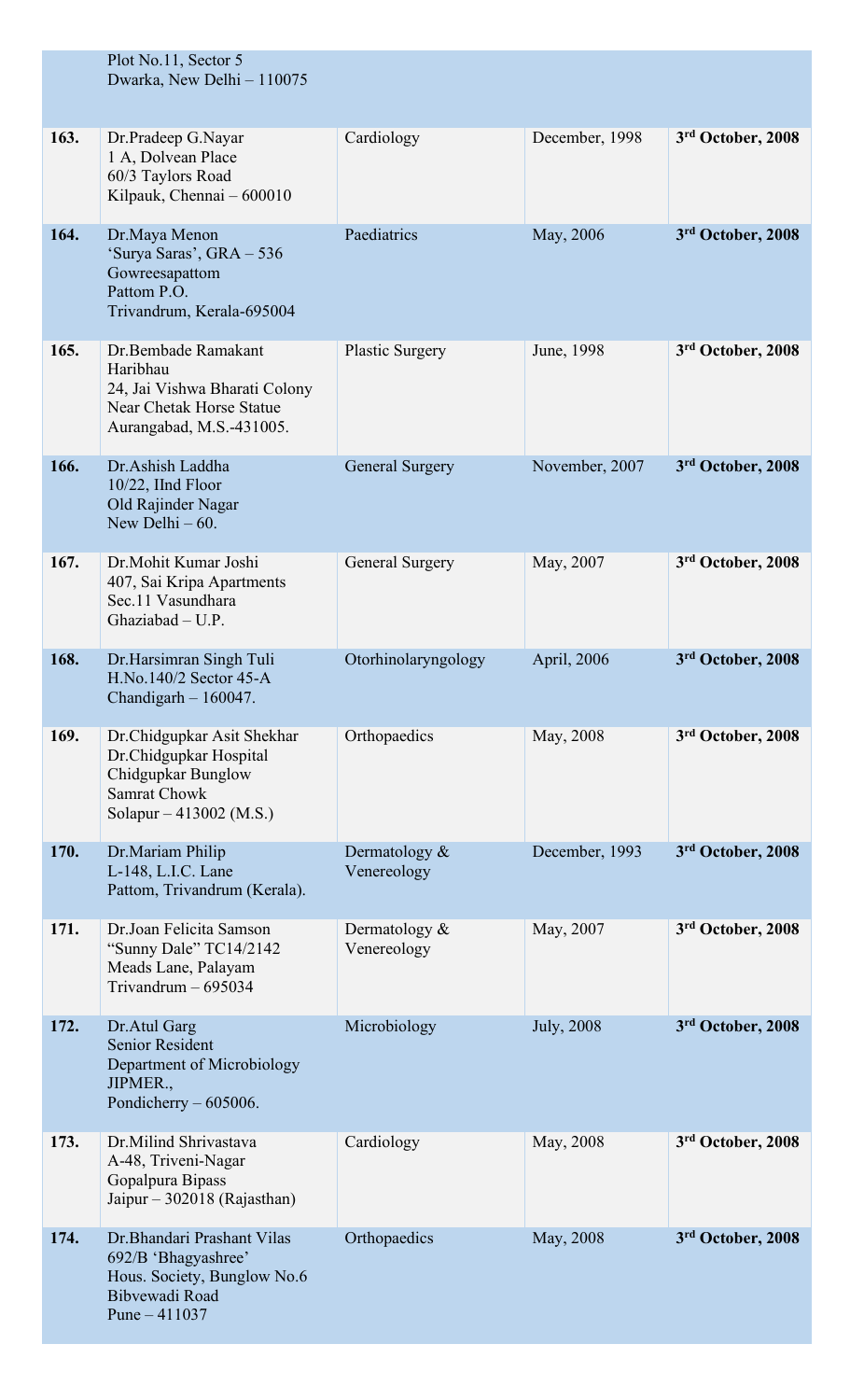| 175. | Dr. Jaya Bassi<br>Senior Resident<br>Department of Microbiology<br>JIPMER.,<br>Pondicherry $-605006$ .                                          | Microbiology                          | July, 2008      | 3rd October, 2008 |
|------|-------------------------------------------------------------------------------------------------------------------------------------------------|---------------------------------------|-----------------|-------------------|
| 176. | Dr.Lakshminarayana Gopaliah<br>R.<br>Krishnapadam, Lal Bahadur<br>Shastri Road<br>Ponekara, Elamakkara P.O.<br>Kochi-682026 (Kerala)            | General Medicine                      | September, 2006 | 3rd October, 2008 |
| 177. | Dr.Roney Thomas<br><b>Kovoor House</b><br>Muthukad<br>P.O. Ramankuthu Via<br>Nilambur R.S. $-679330$<br>Kerala.                                 | Orthopaedic Surgery                   | April, 2000     | 3rd October, 2008 |
| 178. | Dr.Reeba Mary Mani<br><b>Kovoor House</b><br>Muthukad;<br>Ramankuthu P.O.<br>Nilambur R.S.<br>Malappuram Dist.<br>Kerala - 679330               | Physical Medicine &<br>Rehabilitation | May, 2000       | 3rd October, 2008 |
| 179. | Dr.Sahu Samaresh<br>7 Air Force Hospital<br>Nathu Singh Road, Cantt.<br>Kanpur Cantt.,<br>$U.P. - 208004$                                       | Radiodiagnosis                        | April, 2007     | 3rd October, 2008 |
| 180. | Dr.Bhatt Bhavin Dilip<br>Ramanath<br>Smt. Ramaben Joshi Lane,<br><b>Station Plot</b><br>Gondal - 360311, Gujarat                                | General Medicine                      | March, 2007     | 3rd October, 2008 |
| 181. | Dr.Milind Arvind Killedar<br>Plot No.22, Trimurti Govt.<br>Colony<br>Vishrambagh<br>Sangli $-416415$ (M.S.)                                     | Ophthalmology                         | May, 1993       | 3rd October, 2008 |
| 182. | Dr. Mathunny Manesh Stephen<br>Meena Thethil House<br>C/o Samuel Mathunny Vetticode<br>Pallical Kattanam, Kayamkulam<br>Dist. Alleppey, Kerala. | Orthopaedics                          | October, 2006   | 3rd October, 2008 |
| 183. | Dr.Sushil Gupta<br>215, Industrial Area 'A'<br>Ludhiana.<br>Punjab-141003.                                                                      | <b>Respiratory Diseases</b>           | September, 2006 | 3rd October, 2008 |
| 184. | Dr.Ashutosh Joshi<br>A-2518, Netaji Nagar<br>New Delhi $-110023$                                                                                | Anaesthesiology                       | May, 2008       | 3rd October, 2008 |
| 185. | Dr.Sunil G.<br>Srivalsam<br>Muduthala (P.O.)<br>Pattambi, Palakkad (Dist.)<br>Kerala - 679314                                                   | Paediatrics                           | November, 2007  | 3rd October, 2008 |